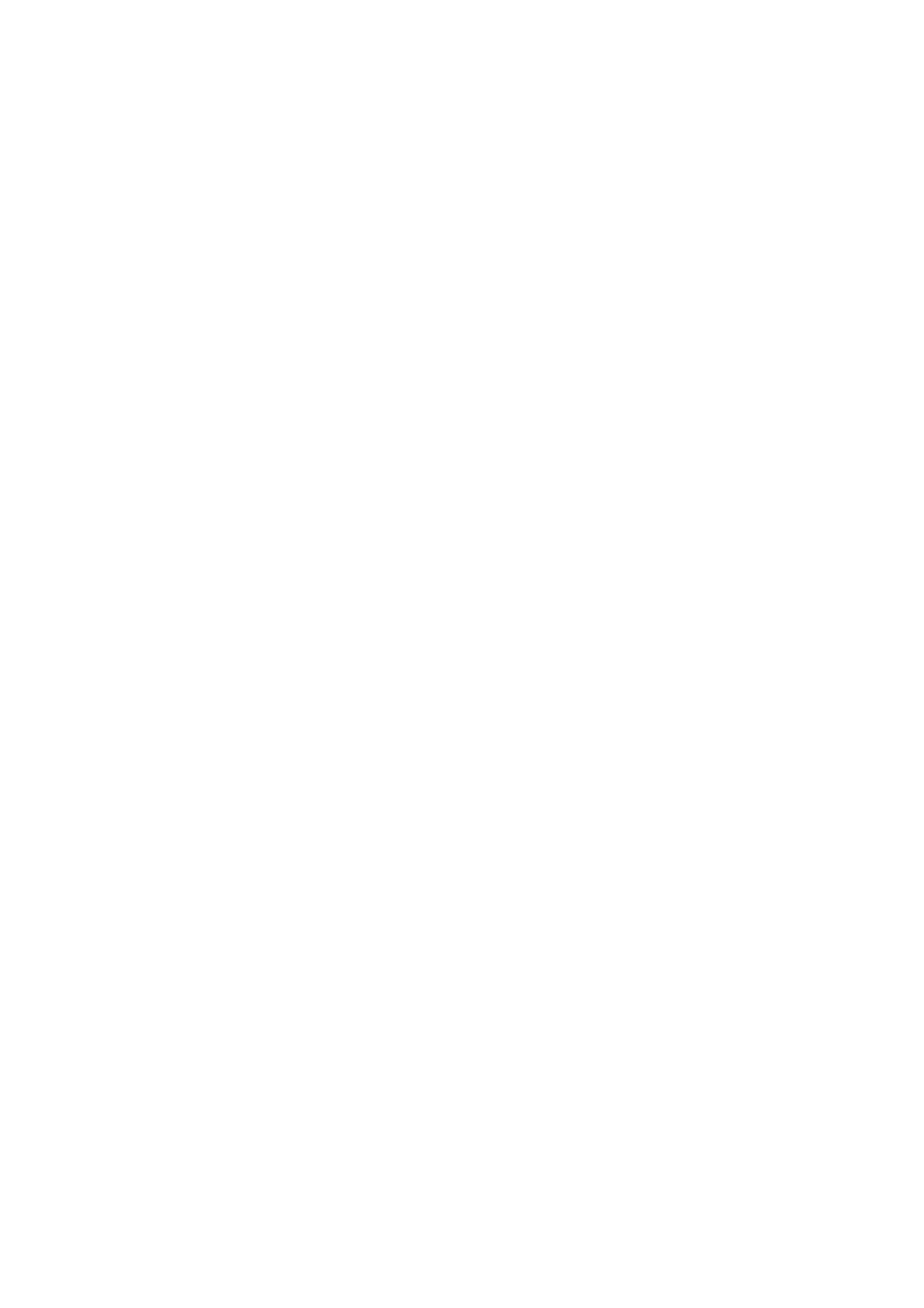## نمایهٔ اصلی بر اساس کد بازیابی

- ۱- آسسیبشناسبی دهیماریههای استان آذربايجــان شـــرقى: مطالعــهٔ مــوردى شهرستان بستانآباد؛ مجتبي قلديري معصوم، غلامرضا طالقياني، حسين كوهستاني؛ سال ١۶، شمارة ١، بهار  $94^\circ$ ، ص. ۹۳
- ۲– اثرات اجتماعی، اقتصادی و کالبـدی فنساوری اطلاعسات و ارتباطسات در نواحي روستايي: مطالعــهٔ مـوردي شهرستان دهاقان؛ حمید برقبی، احملد تقديسي، فرزانـه صـادقيان؛ سـال ١۶، شمارهٔ ۱، بهار ۱۳۹۲، ص. ۵۵
- ۳– اثرات مدیریت منابع اَب کشاورزی بــر فقرزدایی معیشتی در مناطق روستایی ايــران ؛ فاطمـــه پنــاهي، ايــرج ملــک-محمدي؛ سال ١۶، شـمارهٔ ۴، زمسـتان  $\Lambda$  1۳۹۲، ص. ۱
- ۴– ارزیابی آثار اقتصادی-اجتماعی طـرح طوبي در استان لرستان؛ حميدرضا كرمي، محمد عفتي؛ سال ١۶، شمارة ٢، تابستان ١٣٩٢، ص. ١١١
- ۵– اولویتبندی راهبردهای توسعهٔ معیشت پایدار روستایی با مـدل ترکیبے سـواتـ تاپسیس- فازی: مطالعهٔ موردی شهرستان خدابنــده؛ حمــدالله سجاســـي قيــداري، طاهره صادقلو، مجتبـي پـالوج؛ سـال ۱۶، شمارهٔ ۲، تابستان ۱۳۹۲، ص. ۸۵
- ۶– بررسی عوامل فقر خانوارهای روستایی در خراسان شـمالي؛ فاطمـه گريـواني، محمــــدطاهر احمــــدى شــــادمهرى، محمدعلى فلاحي؛ سال ١۶، شـمارة ٣، یاییز ۱۳۹۲، ص. ۱۲۵
- ۷– بررسی قابلیتهای دورکاری در ترویج و توسعهٔ روستایی با استفاده از الگوی تحليل سوات؛ عبادل سليماني، عبدالحميد يابزن؛ شماره ۴ (زمستان  $\Gamma V$   $\rightarrow$  (97
- ٨- بررسی و شناسایی اثـرات خشکسـالی بسر خانوارهسای روسستایی شهرسستان سميرم: مطالعة موردي روستاي سـيور؛ يوسف قنبوي؛ سال ١۶، شمارة ۴، زمستان ١٣٩٢، ص. ٥٥
- ۹- پهرهگیری از فرایند تحلیل شبکهای در اولويــتبنــدي راهبردهــاي مــؤثر بــر موفقيت صندوق بيمة محصولات كشاورزي: مطالعهٔ موردي استان چهارمحال و بختياري؛ فاطمـه حيـاتغيبـي، عليرضـا کرباسے؛ سال ۱۶، شــمارۂ ۳، يــاييز  $09.991.997$
- ۱۰- پایسداری سکونتگاههای روستایی شهرستان تكاب؛ جعف توكلي، بهـزاد رستمي؛ سـال ١۶، شـمارهٔ ٢، تابسـتان  $ST_{1,1} \neq 0$ ۱۳۹۲
- ۱۱– تأثیر تغییرات بهرەوری عوامل تولیــد بــر شاخص فقر روستايي در ايـران؛ امـين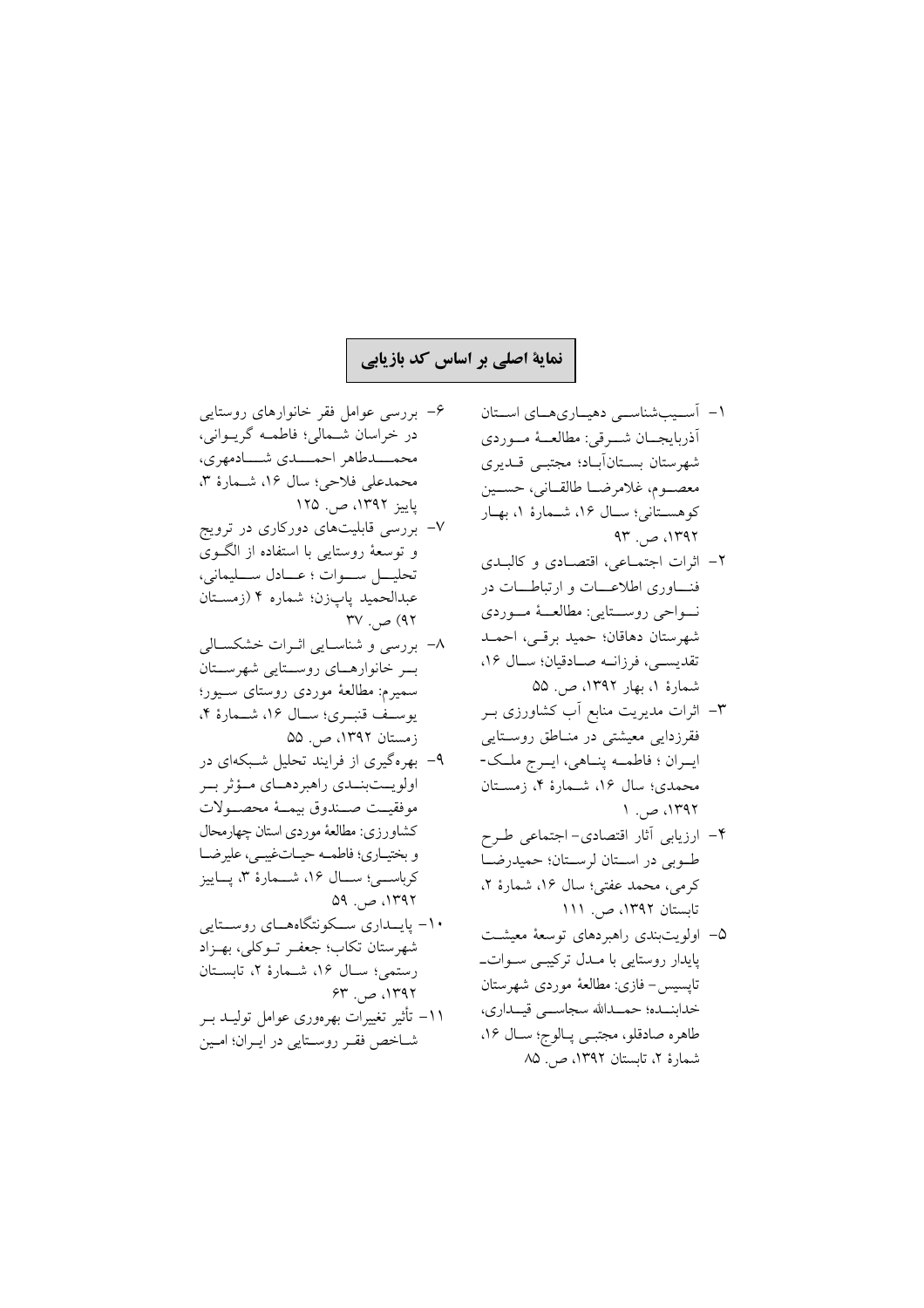۱۶۰[آی فصلنامهٔ روستا و توسعه، سال ۱۷، شمارهٔ ۱

۱۶، شمارهٔ ۴، زمستان ۱۳۹۲، ص. ۱۹

شمارهٔ ۳، پاییز ۱۳۹۲، ص. ۲۵

زمستان ۱۳۹۲، ص. ۷۷

 $11.997$ ، ص. ۲۱

 $1.47$ ، ص. ١

۳، یاییز ۱۳۹۲، ص. ۱۰۵

دانشگاههای تربیت مدرس و تهران؛ امیــر

فرزانه علايبي

نعيمي، حسن صديقي؛ سال ١۶، شمارة يورمقدم، حسين مهرابي بشر آبادي؛ ســال ٢، تابستان ١٣٩٢، ص. ۴۵ ١٨- شناسايي عوامل مؤثر به ملديريت ١٢– تحليل مؤلفههـاي بازدارنـدة يـذيرش نوآوري در صـنايع تبـديلي و تكميلــي فنساوری اطلاعسات و ارتباطسات در محصولات دامى در مناطق روستايي سازمان هـاي صـفي روسـتايي: مطالعـهٔ استان خوزستان؛ احمدرضا عماني، موردي شهرستان بويراحمله؛ سعيد سيروس سلمانزاده؛ سـال ١۶، شـمارة هدایتی نیا، مهدی نوری پور؛ سال ۱۶، ۴، زمستان ۱۳۹۲، ص. ۱۲۱ ۱۹– عوامل اثرگذار بر مهـاجرت روسـتايي ۱۳– تحلیـــل نگرشــــی آثـــار و پیامــــدهای ناشب از خشکسسالی: پسک مطالعےهٔ گست ش ویلاسازی در روستاهای موردي در استان فارس؛ مرضيه دهستان تاررود شهرستان دماوند؛ قدير كشاورز، عـزتالـه كرمـى، عبـدالعلى فيروزنيا، عبدالرضا ركن|لدين افتخاري، لهساییزاده؛ سال ۱۶، شـمارهٔ ۱، بهـار محبوبه ولي خاني؛ سـال ١۶، شـمارة ۴،  $117.$ ص. ۱۳۹۲ ۲۰– عوامل مؤثر به استفادهٔ زنبان شبالی کبار ۱۴– تعیین سطوح توسعه یافتگی کشـاورزی مازندران از منابع اطلاعاتی؛ امیر احمـدیور، و اقتصـادي در بخـش روسـتايي ايـران؛ سعيد فعلي، شهره سلطاني؛ سال ١۶، شمارة على سردار شهركي، محمدحسين كريم، ۳، پاییز ۱۳۹۲، ص. ۱۴۷ مجيد شيخ تبار؛ سال ١۶، شمارهٔ ١، بهـار ٢١- عوامل مؤثر بر اعتماد و مؤلفههـاي آن در تعــاوني توليــد كشــاورزي وينســار ١۵– چشمانداز آیندهٔ جمعیت روستایی و چـالش&ـاي مــديريت توســعة يايــدار قروه؛ عبدالعلي بهرامي، كريم نادري مهدى، محمدحسن فطرس؛ سـال ١۶، روسـتايي در ايــران؛ خليــل كلانتــرى، شمارهٔ ۳، پاییز ۱۳۹۲، ص. ۴۳ حجمت ورمزيباري، عبياس عسكري ۲۲– عوامل مؤثر بر پذیرش و سـرمایهگـذاری ندوشن؛ سال ١۶، شمارهٔ ٢، تابستان گنــدم كــاران در روش هــا و فنــاوري هــاي مــديريت خشكســالي: مطالعــهٔ مــوردي ۱۶- زنـدگی روستایی از دیـدگاه دختـران روســــتايي شهرســــتان كرمانشــــاه؛ شهرستان ورامين؛ ستاره اميرخاني، محمـد امیر حسین علی بیگی؛ سـال ۱۶، شـمارهٔ چيذري، سيدمحمود حسيني؛ سال ١۶، شمارهٔ ۳، پاییز ۱۳۹۲، ص. ۸۳ ٢٣– عوامل مؤثر بر درآمد عشاير اسكانيافتـه ١٧- شناسايي ابعاد راهبردي توسـعهٔ روسـتايي در ايسـران: ديـــدگاه صــــاحب:ظـــران

در استان ايلام؛ حيـدر صـيدزاده، جعفـر رضايي؛ سال ١۶، شمارة ۴، زمستان  $157^\circ$ ،  $\rightarrow$   $1797^\circ$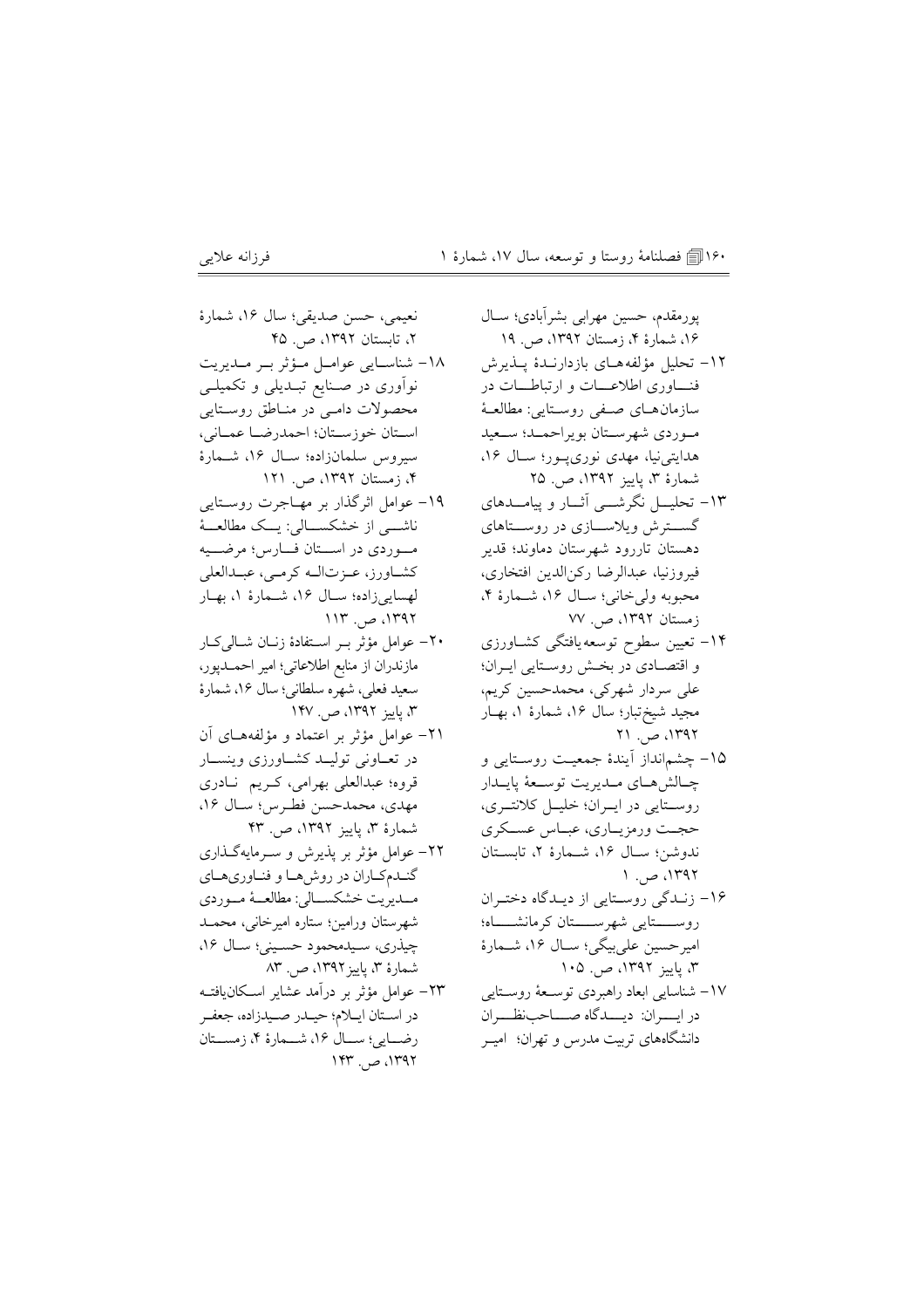فصلنامهٔ روستا و توسعه، سال ۱۷، شمارهٔ ۱ [[| ۱۶۱ نماية فصلنامة روستا و توسعه، ١٣٩٢

> ۲۴– عوامـل مــؤثر بــر نگــرش کشــاورزان نسبت به یکپارچهسازی اراضی: مطالعهٔ مـوردي پــاييندســت ســد گلـــبلاغ، شهرستان بیجار؛ عنایت عباسی، احمــد باسامي، همايون فرهاديان؛ سال ١۶، شمارهٔ ۱، بهار ۱۳۹۲، ص. ۷۳ ۲۵– کاربرد شاخص تنوع غذایی در بررسی وضعيت امنيت غذايبي مناطق روستايبي ايران؛ فرهـاد شـيراني بيـداًبادي، سـينا احمــدي كليجــي؛ ســال ١۶، شــمارة ٢، تابستان ١٣٩٢، ص. ٢٥ ۲۶– كاربســت مكتــب آنــال در مطالعــات روستايي ايبران؛ محملباقر خرمشاد، روح\لله جعفــرى؛ ســال ۱۶، شـــمارهٔ ۲، تابستان ۱۳۹۲، ص. ۱۳۳ ٢٧- مدرنيسم ويستمدرنيسم وييامدهاى آنها درتوسعه و روستا با تأکید بر ایران؛ علمی شکوری؛ سال ۱۶، شمارهٔ ۳، پاییز ۱۳۹۲، ص. ۱ ۲۸– مطالعهٔ دوگـانگی در بـازار کـار منـاطق روستایی و شهری ایران؛ محمـدعلی فيض يــور، گلســا صــالحي فيروزآبــادي؛ سال ۱۶، شمارهٔ ۱، بهار ۱۳۹۲، ص. ۱ ۲۹– موانع کاربرد رهیافت مدیریت تلفیقــی محصــــول در كشــــاورزى پايـــــدار؛ سیدمهدی میردامادی، سهیلا سادات موسـوى؛ سـال ۱۶، شــمارهٔ ۱، بهــار  $\Gamma V$  ,  $\Rightarrow$   $\Gamma$ ۳۰– نقش برخورداری از فناوری اطلاعــات و ارتباطـات در گســترش روشهــای كشاورزى پايدار: مطالعهٔ موردى شالى-كاران شهرستان رشت؛ حسن افراختـه، سودابه سرايي؛ سال ١۶، شمارة ٢، تابستان ۱۳۹۲، ص. ۱۵۵

٣١- نقسش سوماية اجتمـاعي در توزيــع درآمد در مناطق روستایی کشور؛ حمید سيهردوست، صابر زماني شبخانه؛ سال ۱۶، شمارهٔ ۱، بهار ۱۳۹۲، ص. ۱۲۹ ٣٢- نقــش و جايگــاه باشــگاه كشــاورزان جـوان در توســعهٔ روســتايي: مطالعــهٔ موردی شهرستان خلیس آبیاد خراسیان رضوي؛ مريم تـاجري،قـدم، غلامرضـا یزشکی راد، حسین شعبانعلی فمی، مهدی فتحي مقدم؛ سال ١۶، شمارة ۴، زمستان ١٣٩٢، ص. ١٠١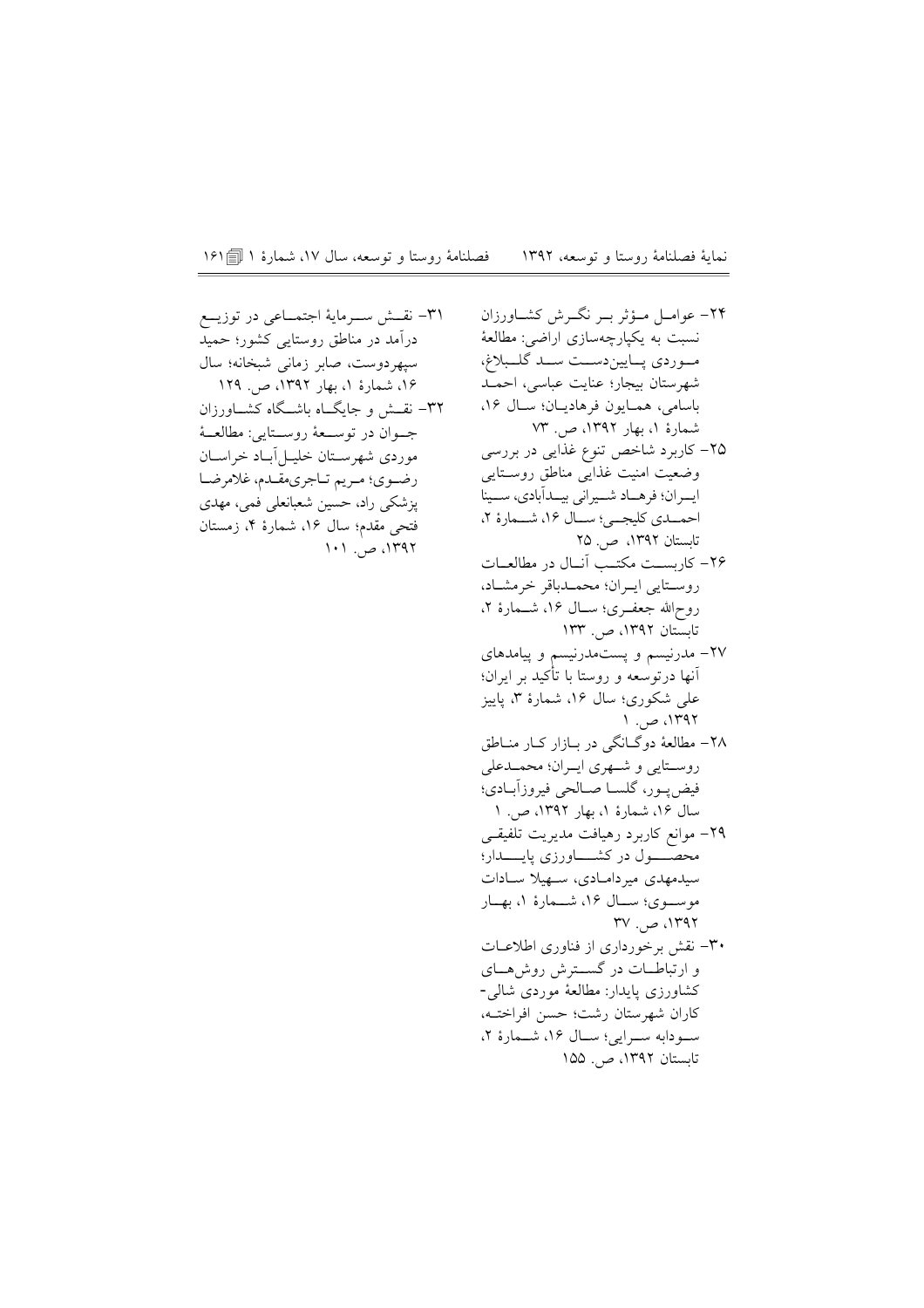## نماية موضوعي (كليدواژهها)

 $\mathbf{r}$  $\setminus$ 

 $\vee$ 

 $\mathbf{Y} \mathbf{Q}$ 

 $Y, Y$ 

 $\mathbf{y}$ 

 $\mathsf{Y}\Lambda$ 

 $\mathbf{r}$ 

 $\bar{\ }$ 

 $\mathsf{Y}\mathsf{V}$ 

 $\Delta$ 

 $\tilde{\epsilon}$ 

 $\tilde{\epsilon}$ 

 $\dot{\tilde{c}}$ 

جمعیت روستایی

\_<br>خانوارهای روستایی

خدابنده (شهرستان)

خراسان رضوي خراسان شمالي

خوزستان (استان)

ر<br>خشکسالی

چهارمحال و بختیاری (استان)

ی<br>خلیل اَباد (خراسان رضوی)

## $\tilde{I}$ .<br>آب کشاورزی أذربايجان شرقي الف الگوی تحلیل سوات رے<br>امنیت غذای<sub>بی</sub>  $\uparrow$  ۲۱ ۴۰ ج اوضاع اجتماعي اوضاع اقتصادى ایران سم ۱۱، ۱۴، ۱۵، ۱۷، ۲۵، ۲۶، ۲۷، ۲۸ ايلام (استان) بازار باشگاه کشاورزان جوان بستانآباد (شهرستان) بويراحمد (شهرستان)

بھرہوری کار

تمدرنيا

تعاون<sub>ی</sub>های تولید

تكاب (شهرستان)

توسعهٔ کشاورزی

توسعهٔ پایدار روستایی ر<br>توسعهٔ روستای<sub>بی</sub>

ت

ترويج

توسعه

توليد

بيجار (شهرستان)

| ۱۲ | دانشگاه تربیت مدرس             |     |
|----|--------------------------------|-----|
| ۱۱ | دانشگاه تهران                  |     |
| ۲۴ | دختر ان                        |     |
|    | در آمد                         | ۲۳، |
|    | دماوند                         |     |
| ۲٧ | دوركاري                        |     |
|    | دهاقان (شهر ستان)              |     |
|    | دهستان تاررود (شهرستان دماوند) |     |
| ٧  | دهياريها                       |     |
| ۲۱ |                                |     |
|    |                                |     |

| ٣.                                                                                                                                                                  | رشت (شهرستان) |
|---------------------------------------------------------------------------------------------------------------------------------------------------------------------|---------------|
| $\Delta$ 19 $\Delta$ 3 $\Delta$ 3 $\Delta$ 3 $\Delta$ 3 $\Delta$ 3 $\Delta$ 3 $\Delta$ 3 $\Delta$ 3 $\Delta$ 3 $\Delta$ 3 $\Delta$ 3 $\Delta$ 3 $\Delta$ 3 $\Delta$ | روستاها       |
| LI 67, 97, V7, LT, 17                                                                                                                                               |               |

 $YY$  או $Y$  $Y \cdot 79.18$ ز  $\setminus$ زنان

 $\Delta$ 

 $\mathsf q$ 

 $\wedge$  of

 $\Delta$ 

 $\tau\tau$ 

 $\mathbf{r}$  $\lambda$ 

 $\mathcal{N}$  $\mathcal{W}$ 

 $\gamma$ 

 $\uparrow\uparrow$  $\gamma$  $\checkmark$ 

 $\mathbf{r}$  $\gamma$ 

 $\bar{1}$ 

 $\gamma$ .

 $YY$   $19.4$ 

 $\epsilon$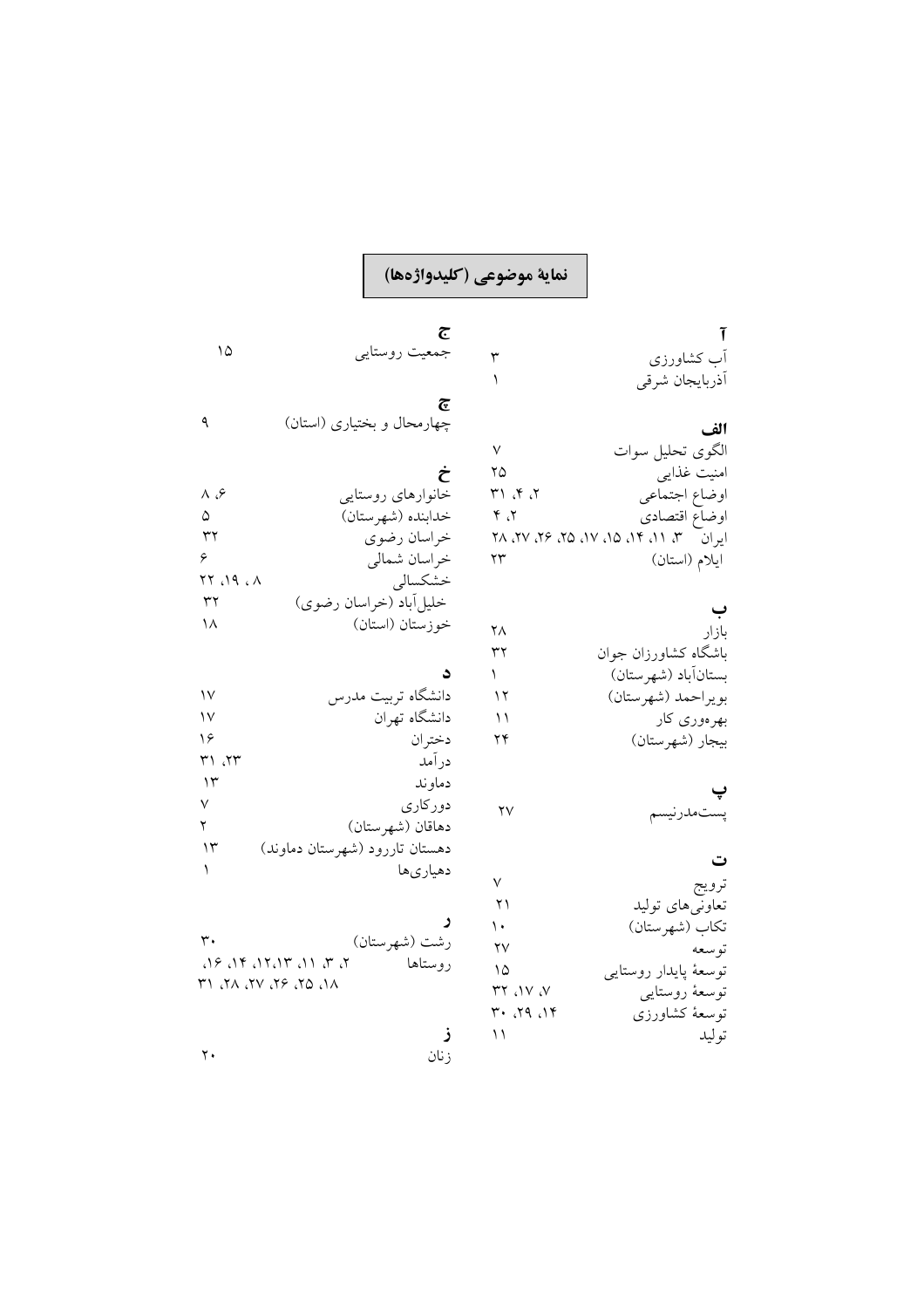|                      | ک                             |                | س                                                          |
|----------------------|-------------------------------|----------------|------------------------------------------------------------|
| ۱۶                   | كرمانشاه (شهرستان)            | ۱۲             | سازمانهای صفی روستایی                                      |
| ۲۲، ۲۲               | كشاورزان                      | ۲۴             | سد گلبلاغ (شهرستان بيجار)                                  |
| ۲۹                   | كشاورزى پايدار                | ٣١             | سر مايه                                                    |
|                      |                               | ۲۲             | سر مايەگذارى                                               |
|                      | گ                             | ١٠             | سکونتگاه روستایی                                           |
| ۲۲                   | گندمكاران                     | ٨              | سميرم (شهرستان)                                            |
|                      |                               | ۴              | سیاستهای اجتماعی                                           |
|                      |                               | ۴              | سياستهاى اقتصادى                                           |
|                      |                               | ٨              | سيور (شهرستان سميرم)                                       |
| ۴                    | لرستان (استان)                |                |                                                            |
|                      |                               |                |                                                            |
|                      |                               | $\mathbf{r}$ . | <b>ش</b><br>شال <sub>ی</sub> کاران                         |
| ٢٠                   | مازندران                      |                |                                                            |
| ۲۷                   | مدرنيسم                       |                |                                                            |
| ۵                    | مدل ترکیبی سوات-تاپسیس-فازی   |                | ص                                                          |
| ۲۹                   | مديريت تلفيقي                 | $\Lambda$      | صنایع تبدیلی و تکمیلی                                      |
| ۱۵                   | مديريت توسعهٔ پايدار روستايي  |                | صندوق بيمةً محصولاتٌ كشاورزى                               |
| $\mathbf{\breve{r}}$ | مديريت منابع أب               |                |                                                            |
| ۱۸                   | مديريت نوأوري                 |                |                                                            |
| ۲۶                   | مكتب آنال                     | ۴              | طرح طوبي                                                   |
| ۲.                   | منابع اطلاعاتي                |                |                                                            |
| ۱۹                   | مهاجرت                        |                |                                                            |
|                      |                               | ۲۳             | <b>ع</b><br>عشایر                                          |
|                      | و                             |                |                                                            |
| ۲۲                   | ورامين (شهرستان)              |                |                                                            |
| ۱۳                   | ويلاسازي                      | ۲۵             | <b>غ</b><br>غذا                                            |
| ۲۱                   | وينسار قروه (شهرستان)         |                |                                                            |
|                      |                               |                |                                                            |
|                      |                               |                | ف                                                          |
| ۲۴                   | <b>ی</b><br>یکپارچهسازی اراضی | 19             | فارس (استان)                                               |
|                      |                               | ۱۸             | فرأوردههاى دامى                                            |
|                      |                               | ٩              | فرايند تحليل شبكهاي                                        |
|                      |                               | 11.97          | فقر                                                        |
|                      |                               |                | فناورى اطلاعات و ارتباطات<br>$\mathsf{r}$ and $\mathsf{r}$ |

نماية فصلنامة روستا و توسعه، ١٣٩٢ فصلنامة روستا و توسعه، سال ١٧، شمارة ١ [[١٤٣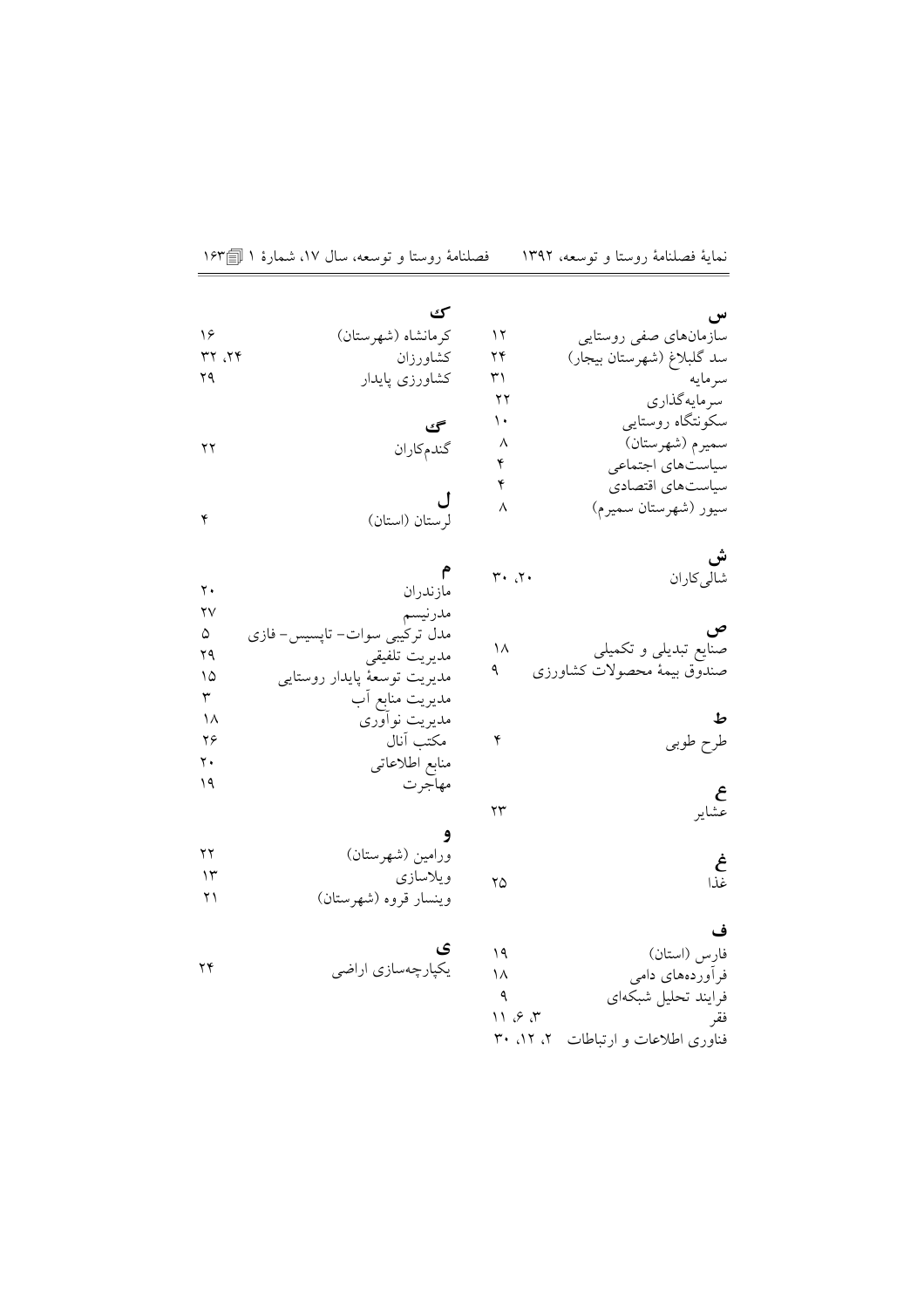## نماية پديدآورندگان

| الف                     |    | ح                           |                        |
|-------------------------|----|-----------------------------|------------------------|
| احمدپور، امير           | ٢٠ | حسيني، سيدمحمود             | ۲۲                     |
| احمدي شادمهري، محمدطاهر | ۶  | حياتغيبي، فاطمه             | ٩                      |
| احمدي كليجي، سينا       | ۲۵ |                             |                        |
| افراخته، حسن            | ٣٠ | Ċ                           |                        |
| امیرخانی، ستاره         | ٢٢ | خرمشاد، محمدباقر            | ۲۶                     |
| ب                       |    |                             |                        |
| باسامى، احمد            | ۲۴ | رستمي، بهزاد                | $\mathcal{N}$          |
| برقي، حميد              | ٢  | رضايي، جعفر                 | ۲۳                     |
| بهرامي، عبدالعلي        | ۲۱ | ركن الدين افتخاري، عبدالرضا | ۱۳                     |
|                         |    |                             |                        |
| يابزن، عبدالحميد        | V  | زمانى شبخانه، صابر          | ٣١                     |
| پالوج، مجتبي            | ۵  |                             |                        |
| پزشكى راد، غلامرضا      | ٣٢ | س                           |                        |
| پناهي، فاطمه            | ٣  | سادات موسوى، سهيلا          | ۲۹                     |
| پورمقدم، امین           | ۱۱ | سپهردوست، حميد              | ٣١                     |
|                         |    | سجاسي قيداري، حمدالله       | ۵                      |
| ت                       |    | سرايي، سودابه               | ٣٠                     |
| تاجريمقدم، مريم         | ٣٢ | سردار شهرکی، علی            | ۱۴                     |
| تقديسي، احمد            | ٢  | سلطانى، شهره                | $\mathbf{r}$ .         |
| توكلي، جعفر             | ۱. | سلمانزاده، سيروس            | ۱۸                     |
|                         |    | سلیمانی، عادل               | $\sf V$                |
| ج                       |    |                             |                        |
| جعفرى، روح\لله          | ۲۶ | ش                           |                        |
|                         |    | شعبانعلى فمي، حسين          | ٣٢                     |
| چ                       |    | شکو ري، علي                 | $\mathsf{Y}\mathsf{V}$ |

- ى<br>چيذرى، محمد
- شکوری، علی<br>شیخ تبار، مجید<br>شیرانی بیدآبادی، فرهاد  $14$  $\gamma$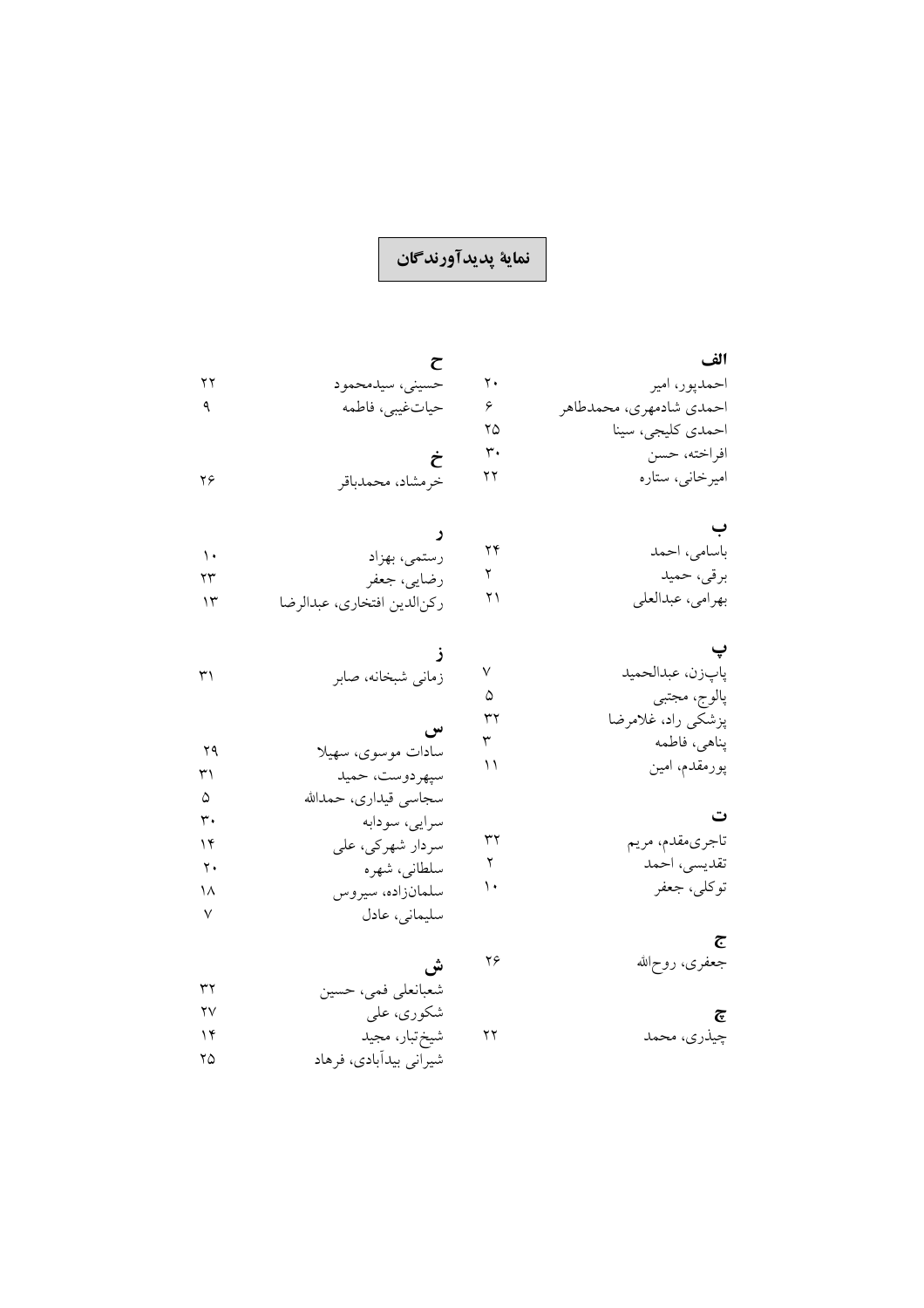| ۱۴     | كريم، محمدحسين        |    | ص                      |
|--------|-----------------------|----|------------------------|
| ۱۵     | كلانترى، خليل         | ۵  | صادقلو، طاهره          |
| ١      | كوهستاني، حسين        | ٢  | صادقيان، فرزانه        |
| ۴      | كرمي، حميدرضا         | ۲۸ | صالحي فيروزآبادي، گلسا |
| ۱۹     | كرمى، عزتاله          | ۱۷ | صديقى، حسن             |
| ۱۹     | كشاورز، مرضيه         | ۲۳ | صيدزاده، حيدر          |
|        | محی                   |    | ط                      |
| ۶      | گريواني، فاطمه        |    | طالقاني، غلامرضا       |
|        |                       |    | ع                      |
| ۱۹     | لهسايي زاده، عبدالعلي | ۲۴ | عباسی، عنایت           |
|        |                       | ۱۵ | عسکری ندوشن، عباس      |
|        |                       | ۴  | عفتي، محمد             |
| ٣      | ملکەمحمدى، ايرج       | ۱۶ | علي بيگي، امير حسين    |
| ۱۱     | مهرابي بشرآبادي، حسين | ۱۸ | عماني، احمدرضا         |
| ۲۹     | ميردامادي، سيدمهدي    |    |                        |
|        |                       |    | ف                      |
|        |                       | ٣٢ | فتحى مقدم، مهدى        |
|        | ن                     | ۲۴ | فرهاديان، همايون       |
| ۲۱     | نادري مهدي، كريم      | ۲۱ | فطرس، محمدحسن          |
| $\vee$ | نعیمی، امیر           | ٢٠ | فعلى، سعيد             |
| ۱۲     | نوريپور، مهدي         | ۶  | فلاحي، محمدعلي         |
|        |                       | ۱۳ | فيروزنيا، قدير         |
|        | و                     | ۲۸ | فيض پور، محمدعلي       |
| ۱۵     | ورمزياري، حجت         |    |                        |
| ۱۳     | ولىخانى، محبوبه       |    | ق                      |
|        |                       | ١  | قديري معصوم، مجتبي     |
|        | ٥                     | ٨  | قنبري، يوسف            |
| ۱۲     | هدايتي نيا، سعيد      |    |                        |
|        |                       |    | كى                     |
|        |                       | ٩  | كرباسي، عليرضا         |

نماية فصلنامة روستا و توسعه، ١٣٩٢ فصلنامة روستا و توسعه، سال ١٧، شمارة ١ [168]